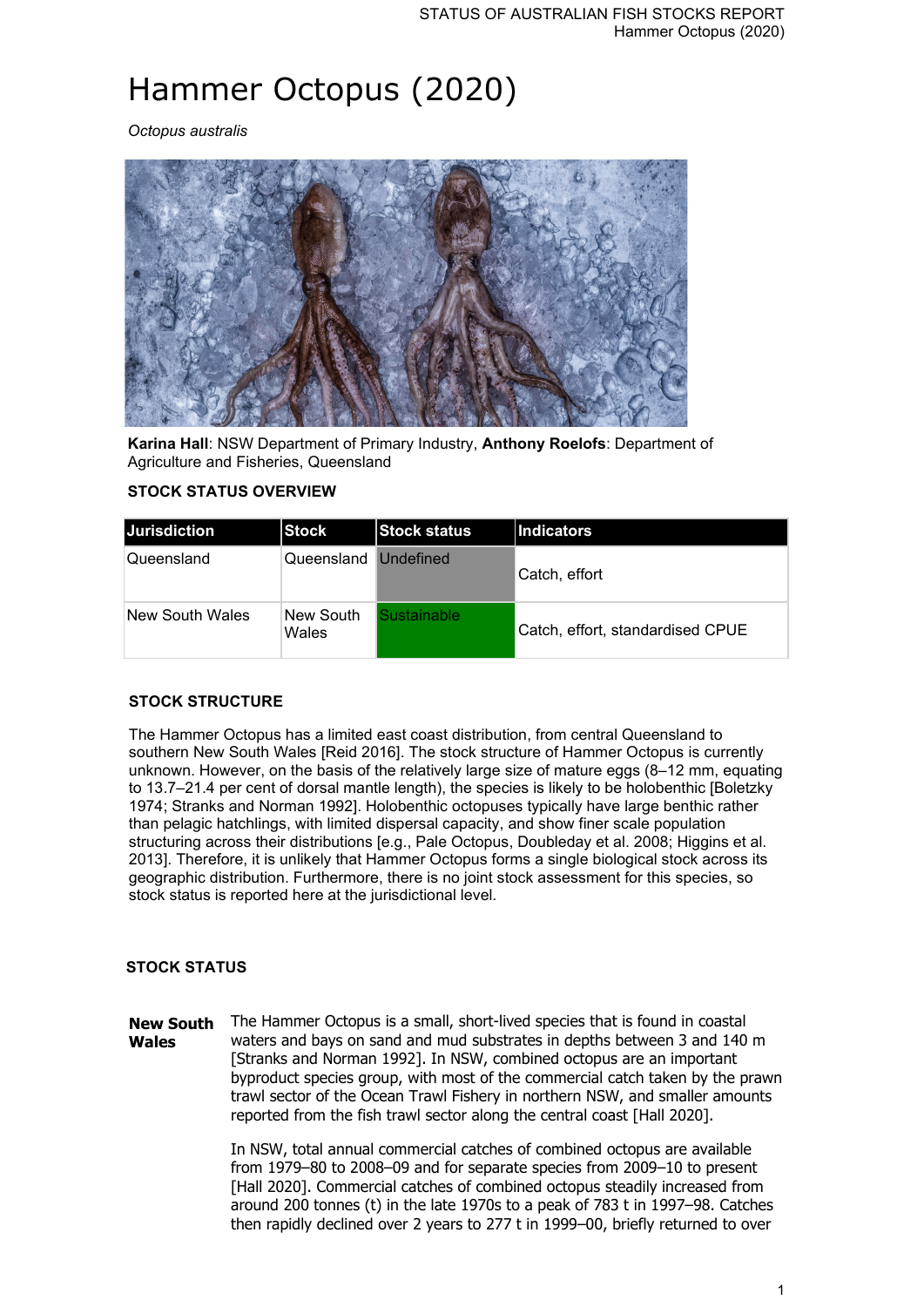500 t in 2000–01 and have since fluctuated at lower levels (76–256 t since 2004–05). Separate species catch data since 2009–10 suggest that Hammer Octopus typically dominates commercial catches, accounting for 84.2–94.6 per cent of total catches [Hall 2018]. The total commercial catch of Hammer Octopus in 2018–19 was 151 t.

The most recent estimate of the recreational harvest of combined octopus species in New South Wales was approximately 1 145 octopus during 2017–18, with an additional 2 700 octopus caught and released [Murphy et al. 2020]. The proportion of Hammer Octopus in this estimate is unknown. The estimate was based on a survey of Recreational Fishing Licence (RFL) households, comprised of at least one fisher possessing a long-term (1 or 3 years duration) fishing licence and any other fishers resident within their household. The equivalent estimated recreational harvest in 2013–14 was 1.6 times larger at around 1 877 octopus, with an additional 5 227 octopus caught and released [Murphy et al. 2020]. Relative to the commercial catch, these recreational catches are very small (<1 per cent of the total state harvest). A survey of Aboriginal cultural fishing in the Tweed River catchment identified octopus as a common component of the marine invertebrate catches [Schnierer and Egan 2016]; however, statewide estimates of the annual Aboriginal harvest of octopus in New South Wales are unknown.

There is strong evidence to suggest that the bulk of the historical combined octopus catches taken by the Ocean Trawl Fishery are likely to have comprised Hammer Octopus. Historical combined octopus catch rates from monthly records (standardised catch-per-unit-effort, CPUE, in kg per day) for the prawn and fish trawl sectors indicate widely fluctuating trends (between 14.6–50 kg per day), with gradual increases over several years, followed by a sudden rapid decrease over one or a few years (e.g., from 42.4 kg per day in 1998 to 17.2 kg per day in 1999 and back up to 40.0 kg per day in 2004) [Hall 2020]. This pattern of abundance corresponds to anecdotal evidence from fishers indicating that after several good years, combined octopus catches suddenly decrease in trawl landings.

Recent standardised CPUE (in kg per hour) for Hammer Octopus from daily records for both the fish trawl and prawn trawl sectors, which have been recorded since 2009, indicate a return to near-average levels (of 3.2 kg per hour) after a significant decrease (by over 50 per cent) between 2010 and 2013 [Hall 2020]. Recent trends in CPUE, combined with historical levels for combined species dominated by Hammer Octopus, suggest that although the biomass of this stock fluctuates considerably, it is unlikely to be depleted and that recruitment is unlikely to be impaired. However, this assessment involves considerable uncertainty given the monthly and combined species reporting prior to 2009 and reliance on catch-rate analyses for a non-target species.

Current levels of fishing effort in the prawn trawl and fish trawl sectors of the Ocean Trawl Fishery (5 518 and 810 days fished, respectively) are much lower than historical levels (18 000 and 3 054 days fished in the early 2000s) due to a reduced number of operators [Hall 2020]. While no current fishing mortality estimates are available for the species, the current level of fishing mortality is considered unlikely to cause the stock to become recruitment impaired.

On the basis of the evidence provided above, Hammer Octopus in New South Wales is classified as a **sustainable stock**.

**Queensland** In Queensland, Hammer Octopus is taken as a permitted by-product species in the East Coast Trawl Fishery. The take of Hammer Octopus is not reported specifically in logbooks, however the species is one of the more common octopus species encountered in the fishery [Courtney et al. 2007]. Commercial harvest of all octopus species reached a peak of 42 t in 1997–98 [QFISH 2020]. Catches of all octopus species have been relatively stable since this peak, averaging about 15 t per year. An ecological risk assessment of the East Coast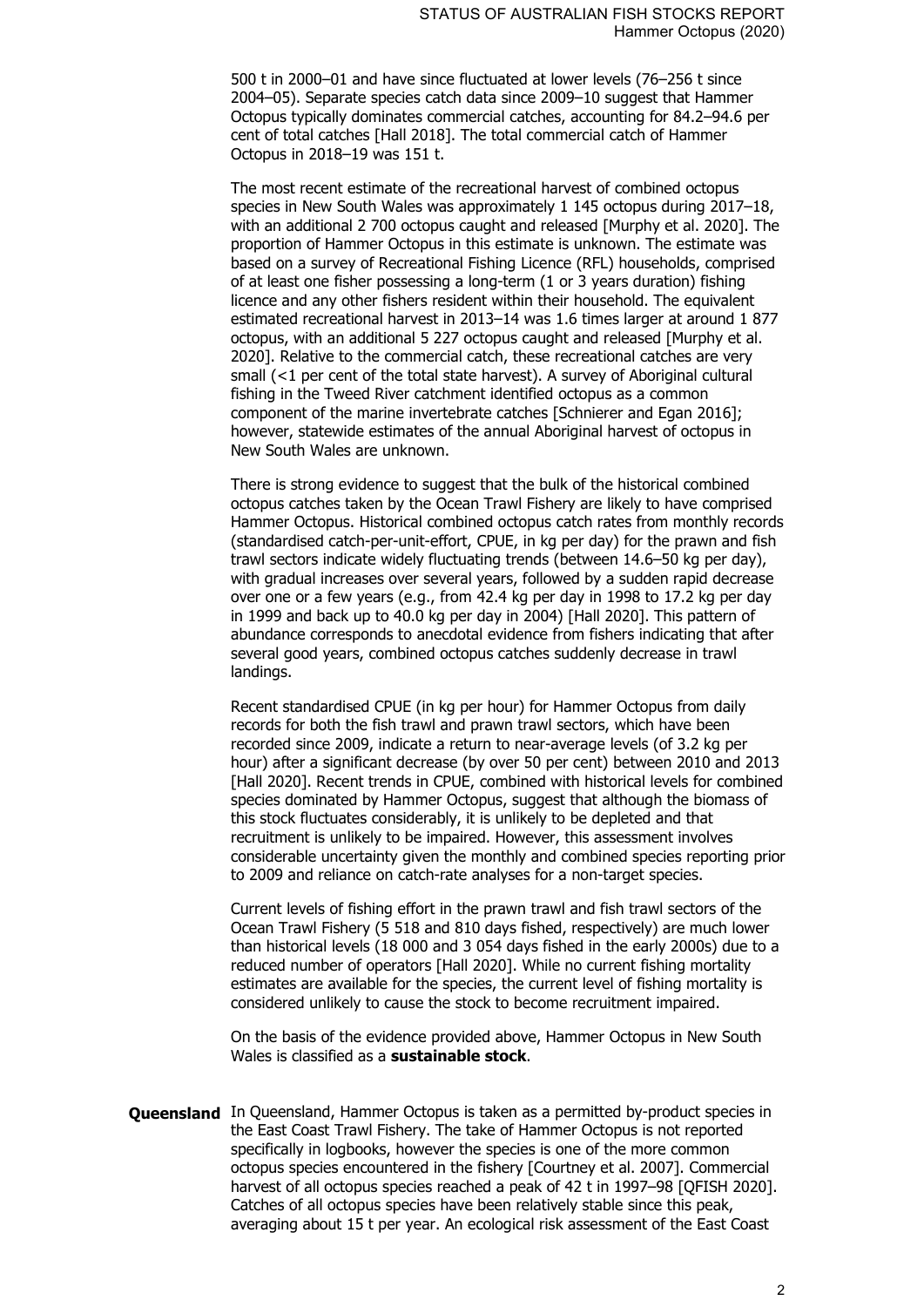Trawl Fishery identified Hammer Octopus to be at a low to intermediate risk from fishing impacts [Jacobsen et al. 2018]. There is no estimate of recreational harvest of Hammer Octopus in Queensland.

There are no sustainability concerns for Hammer Octopus given the low catches and low to intermediate ecological risk profile, however there is insufficient evidence to confidently classify the status of this stock. On the basis of the evidence provided above, Hammer Octopus in Queensland is classified as an **undefined stock**.

# **BIOLOGY**

### [Nuttall 2009]

| <b>Species</b> | <b>Longevity / Maximum Size</b>                                            | Maturity (50 per cent) |
|----------------|----------------------------------------------------------------------------|------------------------|
| Hammer Octopus | Lifespan up to 11 months in<br>NSW waters, 49.9 cm<br>maximum total length | Unknown                |

## **DISTRIBUTION**



No distribution data are provided for Queensland as Hammer Octopus is not separately identified in East Coast Trawl Fishery logbooks.

# **TABLES**

| <b>Fishing methods</b> |                                  |                   |
|------------------------|----------------------------------|-------------------|
|                        | <b>New South</b><br><b>Wales</b> | <b>Queensland</b> |
| <b>Commercial</b>      |                                  |                   |
| <b>Crab Trap</b>       |                                  |                   |
| <b>Danish Seine</b>    |                                  |                   |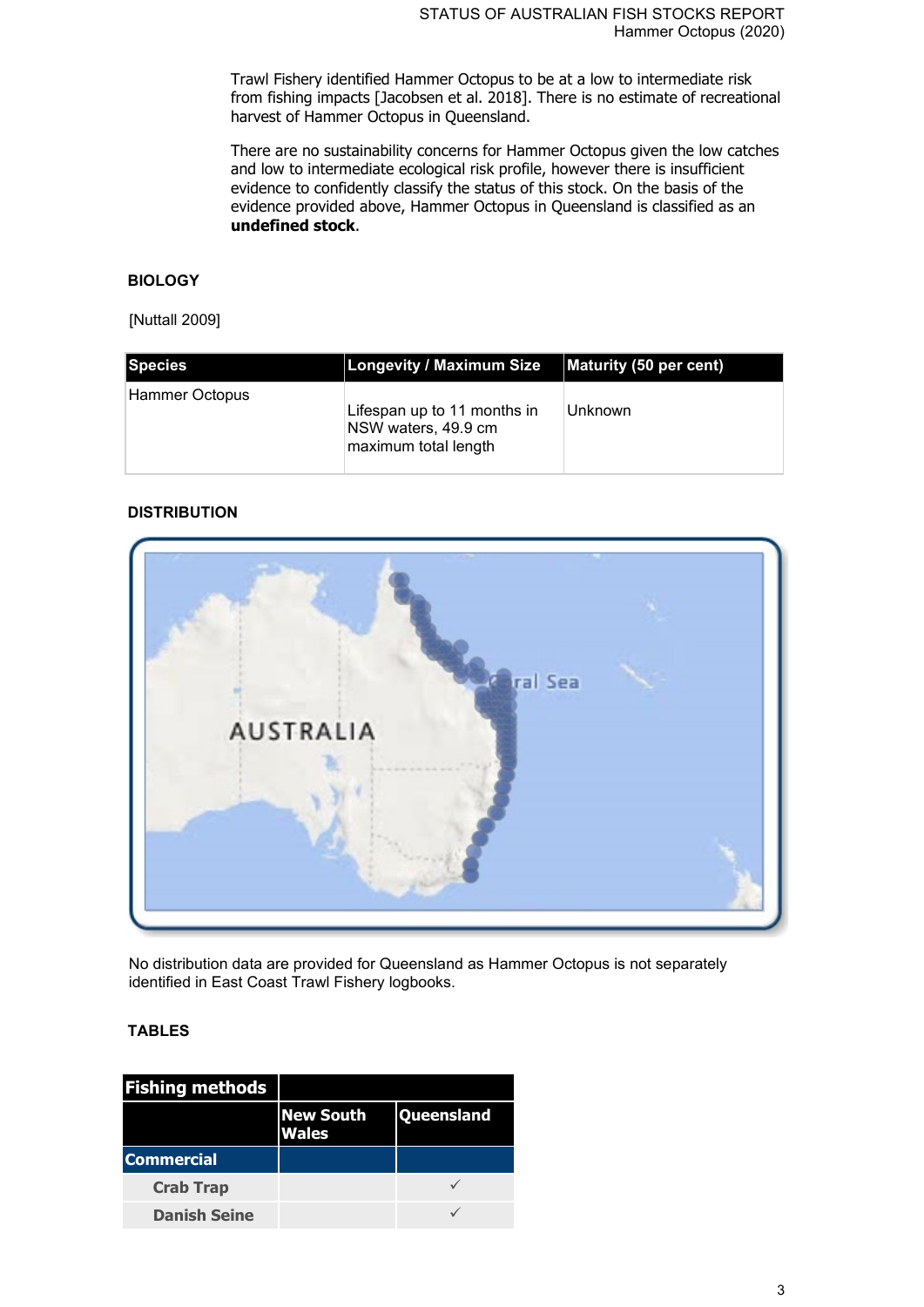#### STATUS OF AUSTRALIAN FISH STOCKS REPORT Hammer Octopus (2020)

| <b>Midwater</b><br><b>Trawl</b> |  |
|---------------------------------|--|
| <b>Net</b>                      |  |
| <b>Trawl</b>                    |  |
| <b>Recreational</b>             |  |
| <b>Various</b>                  |  |

| <b>Management</b><br><b>Methods</b>  |                                  |              |
|--------------------------------------|----------------------------------|--------------|
|                                      | <b>New South</b><br><b>Wales</b> | Queensland   |
| <b>Commercial</b>                    |                                  |              |
| <b>Effort limits</b>                 | $\checkmark$                     |              |
| Gear<br><b>restrictions</b>          | $\checkmark$                     | ✓            |
| <b>Limited entry</b>                 | ✓                                |              |
| <b>Marine park</b><br>closures       | $\checkmark$                     | ✓            |
| <b>Possession</b><br>limit           |                                  | $\checkmark$ |
| <b>Spatial</b><br>closures           | $\checkmark$                     | ✓            |
| <b>Vessel</b><br><b>restrictions</b> | ✓                                |              |
| Recreational                         |                                  |              |
| <b>Bag limits</b>                    | $\checkmark$                     |              |
| Gear<br>restrictions                 | $\checkmark$                     |              |
| <b>Licence</b>                       | ✓                                |              |
| <b>Marine park</b><br>closures       | $\checkmark$                     |              |
| <b>Spatial</b><br>closures           | ✓                                |              |

| <b>Catch</b>        |                                           |            |
|---------------------|-------------------------------------------|------------|
|                     | <b>New South</b><br><b>Wales</b>          | Queensland |
| <b>Commercial</b>   | 151.042 t                                 | 18.6305 t  |
| Indigenous          | Unknown                                   | Unknown    |
| <b>Recreational</b> | 1 145 mixed<br>octopus (in<br>$2017 - 18$ |            |

**New South Wales – Recreational (catch totals)** Estimate from Murphy et al. [2020], based on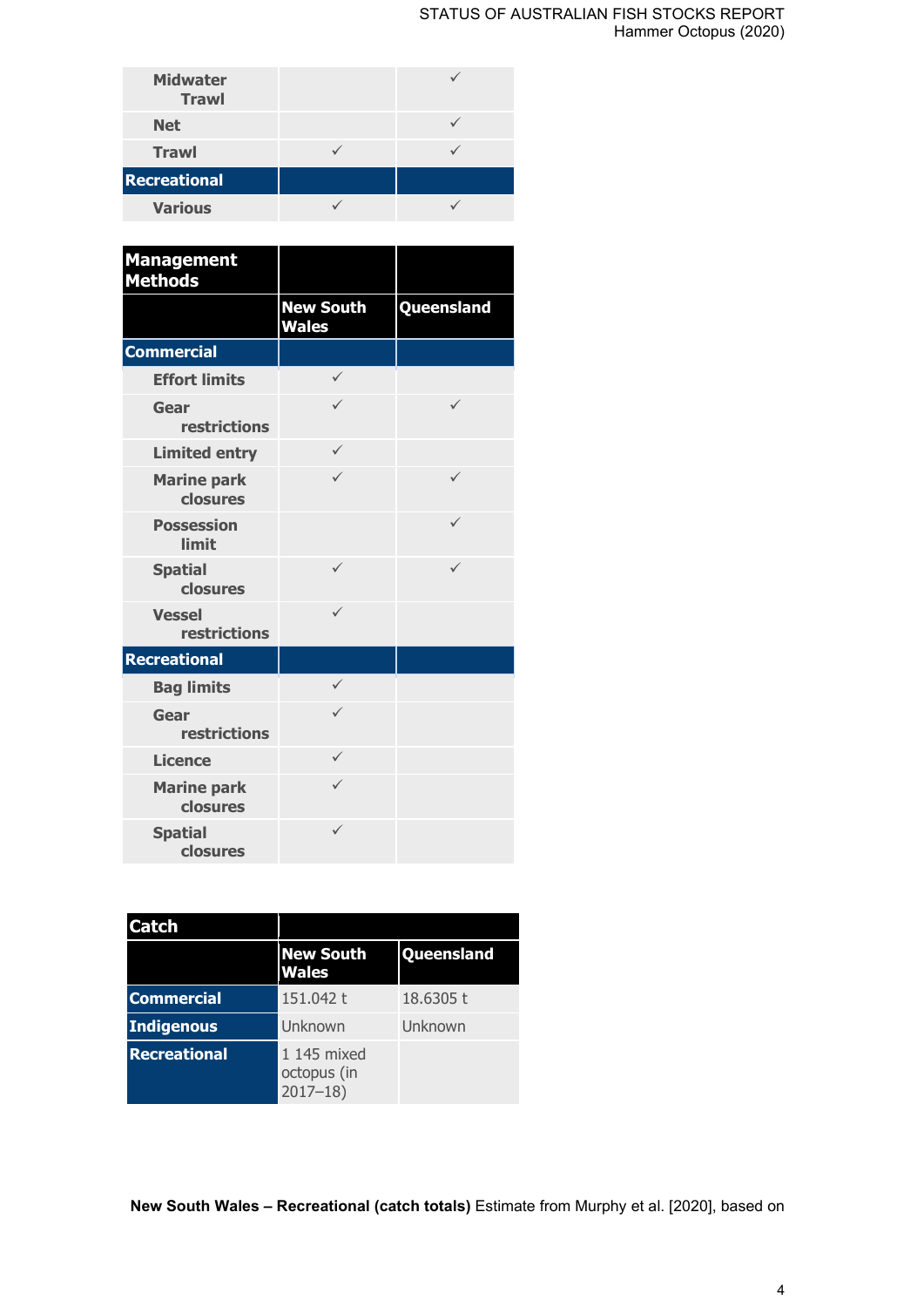a survey of Recreational Fishing Licence households.

**New South Wales – Indigenous (Management Methods)** [https://www.dpi.nsw.gov.au/fishing/aboriginal-fishing\).](https://www.dpi.nsw.gov.au/fishing/aboriginal-fishing)

**Queensland – Indigenous (management methods)** for more information see https://www.daf.qld.gov.au/business-priorities/fisheries/traditional-fishing

## **CATCH CHART**



**New South Wales** - Combined octopus species catches that included Hammer Octopus occurred in NSW waters prior to 2010, but are not shown in the chart. Separate species catch data for Hammer Octopus are only available since 2010.

| <b>References</b>          |                                                                                                                                                                                                                                                                                                                                                                                                                                                                                                                                     |
|----------------------------|-------------------------------------------------------------------------------------------------------------------------------------------------------------------------------------------------------------------------------------------------------------------------------------------------------------------------------------------------------------------------------------------------------------------------------------------------------------------------------------------------------------------------------------|
| Courtney et al. 2007       | Courtney, A, Haddy, J, Campbell, M, Roy, D, Tonks, M, Gaddes, S, Chilcott, K, O'Neill, M,<br>Brown, I, McLennan, M, Jebreen, J, Van der Geest, C, Rose, C, Kistle, S, Turnbull, C, Kyne,<br>P, Bennett, M and Taylor, J 2007, Bycatch weight, composition and preliminary estimates of<br>the impact of bycatch reduction devices in Queensland's trawl fishery, Report to the<br>Fisheries Research and Development Corporation, Project No. 2000/170, Department of<br>Primary Industries and Fisheries, The State of Queensland. |
| <b>OFISH 2020</b>          | OFish, Department of Agriculture and Fisheries, www.gfish.gov.au                                                                                                                                                                                                                                                                                                                                                                                                                                                                    |
| Boletzky 1974              | Boletzky, S v, 1974, The "larvae" of Cephalopoda - a review. Thalassia Jugoslavica 10:45-76.                                                                                                                                                                                                                                                                                                                                                                                                                                        |
| Doubleday et al. 2008      | Doubleday, ZA, Pecl, GT, Semmens, JM and Danyushevsky, L, 2008, Stylet elemental<br>signatures indicate population structure in a holobenthic octopus species, Octopus pallidus.<br>Marine Ecology Progress Series 371:1-10.                                                                                                                                                                                                                                                                                                        |
| Stranks and Norman<br>1992 | Stranks, T and Norman, M, 1992, Review of the Octopus australis complex from Australia<br>and New Zealand, with description of a new species (Mollusca: Cephalopoda). Memoirs of<br>the Museum of Victoria 53:345-373.                                                                                                                                                                                                                                                                                                              |
| Higgins et al. 2013        | Higgins, KL, Semmens, JM, Doubleday, ZA and Burridge, CP 2013, Comparison of population<br>structuring in sympatric octopus species with and without a pelagic larval stage. Marine<br>Ecology Progress Series 486:203-212.                                                                                                                                                                                                                                                                                                         |
| <b>Reid 2016</b>           | Reid, A, 2016, Cephalopods of Australia and Sub-Antarctic Territories. CSIRO Publishing,<br>Clayton South, Victoria.                                                                                                                                                                                                                                                                                                                                                                                                                |
| Murphy et al. 2020         | Murphy, JJ, Ochwada-Doyle, FA, West, LD, Stark, KE and Hughes, JM, 2020, The NSW<br>Recreational Fisheries Monitoring Program - survey of recreational fishing, 2017/18. Fisheries<br>Final Report Series No. 158.                                                                                                                                                                                                                                                                                                                  |
| Nuttall 2009               | Nuttall, AM, 2009, Determining the age and growth of Octopus australis (Hoyle, 1885).<br>University of Technology, Sydney, NSW, Australia.                                                                                                                                                                                                                                                                                                                                                                                          |